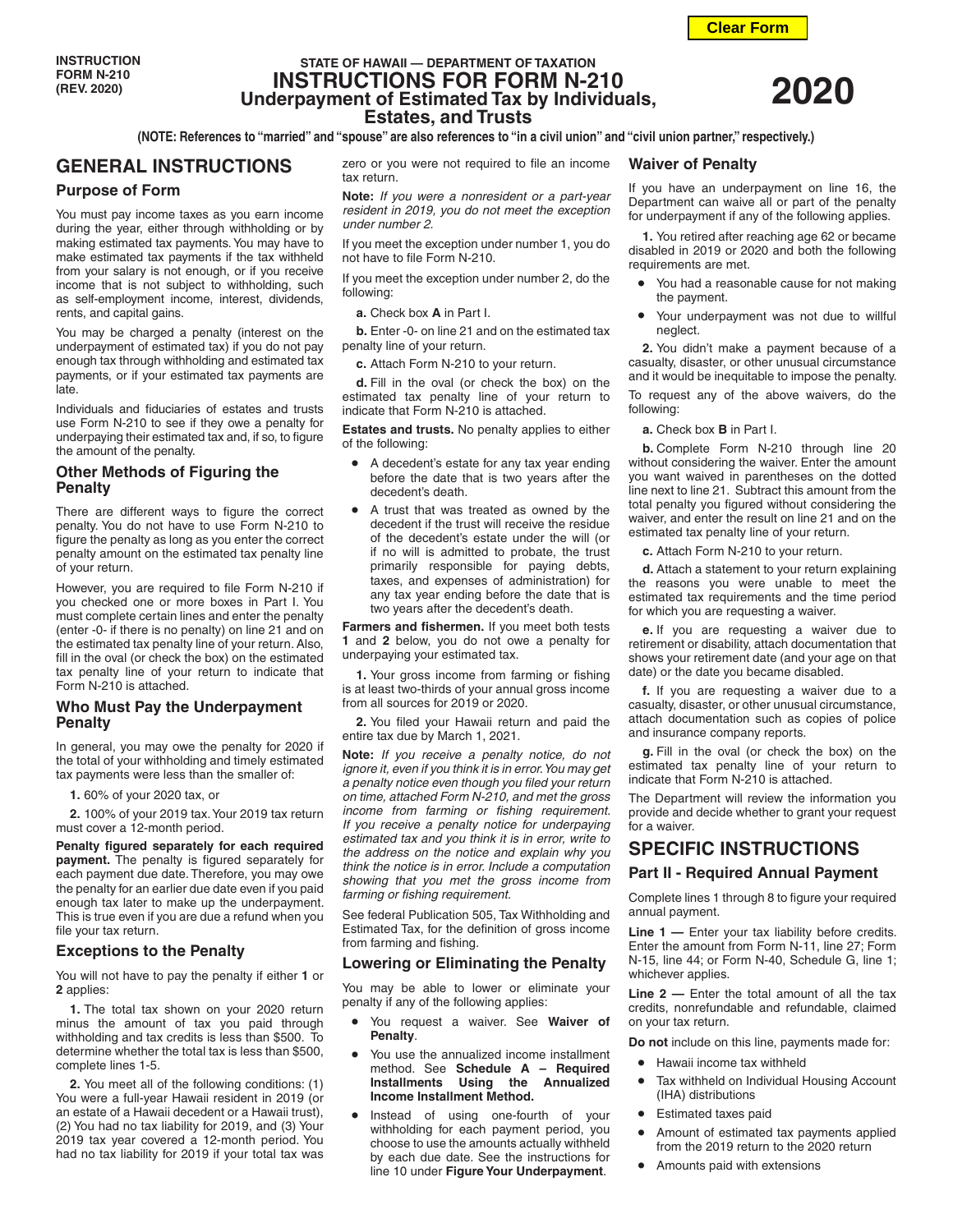- Credit for taxes withheld on the sale of Hawaii real property by a nonresident
- Amounts withheld by an S corporation for a nonresident shareholder

**Line 4 —** Include on this line Hawaii income tax withheld from wages, IHA distributions, and sales of Hawaii real property by a nonresident; and amounts withheld by an S corporation for a nonresident shareholder.

**Line 5 —** If this line is less than \$500, you do not have to complete the rest of this form.

**Line 7—Tax Amount from your 2019 Income Tax Return.—**Enter 100% of your 2019 tax. Figure your 2019 tax using the taxes and credits shown on your 2019 tax return. Use the same type of taxes and credits shown on lines 1 and 2 of Form N-210.

If you are filing a joint return for 2020, but you **did not** file a joint return for 2019, add your 2019 tax to your spouse's 2019 tax and enter the total on line 7. If you filed a joint return for 2019 but you are **not** filing a joint return for 2020, see federal Publication 505 to figure your share of the 2019 tax to enter on line 7.

If you did not file a return for 2019, or if your 2019 tax year was less than 12 months, **do not** complete line 7. Instead, enter the amount from line 6 on line 8. However, see the **Exceptions to the Penalty** on page 1.

**Line 8 —** Compare the amounts on lines 6 and 7. Enter the **smaller** of the two amounts on line 8.

If the amount on line 4 is equal to or more than the amount on line 8, you will not have to complete or attach Form N-210 unless the following **Caution** applies to you.

**Caution:** *If the amount you entered on line 8 is your prior year tax (from line 7), and you filed or are filing a joint return for either 2019 or 2020 but not for both years, do the following even if you do not owe a penalty:*

*a. Check box E in Part I.*

*b. Complete Form N-210 and enter the amount from line 21 on the estimated tax penalty line of your return.*

*c. Attach Form N-210 to your return.*

*d. Fill in the oval (or check the box) on the estimated tax penalty line of your return to indicate that Form N-210 is attached.*

### **Part III - Figure Your Underpayment**

**Nonresident alien.** If you are a "Nonresident Alien" (see definition in Form N-15 Instructions) and **did not** receive wages as an employee subiect to Hawaii income tax withholding, the instructions for figuring your underpayment are modified as follows:

**1.** Skip column **(a)**.

**2.** On line 9, column **(b)**, enter one-half of the amount on line 8 of Part II (unless you are using the annualized income installment method).

**3.** On line 10, column **(b)**, enter the total tax payments made through June 20, 2020, for the 2020 tax year. If you are treating Hawaii income tax as having been withheld evenly throughout the year, you are considered to have paid onethird of these amounts on each payment due date.

**4.** Skip all lines in column **(b)** that are shaded in column **(a)**.

**Farmers and fishermen.** The instructions for figuring your underpayment are modified as follows:

### **1.** Skip columns **(a), (b), and (c)**.

**2.** On line 9, column **(d)**, enter the full amount on line 8 of Part II.

**3.** On line 10, column **(d)**, enter the total tax payments made through January 20, 2021, for the 2020 tax year.

**4.** Skip all lines in column **(d)** that are shaded in column **(a)**.

### **Figure Your Underpayment**

**Line 9 —** Enter on line 9, columns **(a)** through **(d)**, the amount of your **required installment** for the due date shown in each column heading. For most taxpayers, this is one-fourth of the required annual payment shown on line 8 of Part II. However, it may be to your benefit to figure your required installments by using the annualized income installment method. See the Schedule A instructions on page 3.

**Line 10 —** Enter the taxes withheld from wages, IHA distributions, and sales of Hawaii real property by a nonresident; estimated tax payments; and amounts withheld by an S corporation for a nonresident shareholder if the S corporation's payment is made within your tax year in the column for the period during which the payment is made.

In column **(a)**, enter the tax payments you made by April 20, 2020, for the 2020 tax year; in column **(b)**, enter the payments you made after April 20 through June 20, 2020; in column **(c),** enter the payments you made after June 20 through September 20, 2020; and in column **(d)**, enter the payments you made after September 20, 2020, through January 20, 2021.

When figuring your payment dates and the amounts to enter on line 10 of each column, apply the following rules:

**1.** For withheld income tax on wages, you are considered to have paid one-fourth of these amounts on each payment due date unless you can show otherwise. If you treat withholding as paid for estimated tax purposes when it was actually withheld, do the following:

**a.** Check box **D** in Part I.

**b.** Complete Form N-210 and enter the amount from line 21 on the estimated tax penalty line of your return.

**c.** Attach Form N-210 to your return.

**d.** Fill in the oval (or check the box) on the estimated tax penalty line of your return to indicate that Form N-210 is attached.

**2.** Include all estimated tax payments you made for each period. Include any overpayment from your 2019 tax return you elected to apply to your 2020 estimated tax. If your 2019 return was fully paid by the due date, treat the overpayment as a payment made on April 20, 2020. If you mail your estimated tax payments, use the date of the U.S. postmark as the date of payment.

**3.** If an overpayment is generated on your 2019 return from a payment made after the due date, treat the payment as made on the date of payment. For example, you paid \$500 due on your 2019 return on July 1, 2020, and later amended the return and were due a \$400 refund which you elected to have applied to your estimated taxes. The \$400 overpayment would be treated as paid on July 1.

**4.** If you file your return and pay the tax due by January 31, 2021, include on line 10, column **(d),** the amount of tax you pay with your tax return. In this case, you will not owe a penalty for the payment due by January 20, 2021.

**5.** Reduce the amount of withholding on the disposition of Hawaii real property included on this line by any amount for which you have requested a refund on Form N-288C.

**6.** Any payments made on the next working day after the payment due date because of a Saturday, Sunday, or holiday, will be considered paid on the payment due date.

If line 10 is equal to or more than line 9 for all payment periods, stop here. You do not have to complete the rest of the form.

**Line 16 —** If line 16 is zero for all payment periods, you do not owe a penalty. But if you checked one or more boxes in Part I, you must file Form N-210 with your return.

If line 16 shows an underpayment for any payment period, see **Waiver of Penalty** on page 1. In certain circumstances, the Department will waive all or part of the underpayment penalty.

#### **Part IV — Figure the Penalty**

The underpayment penalty is computed on a monthly basis. This means the penalty is imposed on the amount of the underpayment of estimated tax at the rate of 2/3% (.00667) a month or part of a month.

Use Part IV to figure the penalty for any underpayment to which none of the exceptions apply. If you made more than one payment for any payment period, attach your penalty computation for each payment. The penalty is applied to the number of months, or part of a month, that the installment was not paid. You figure the period of underpayment by counting the number of months after the due date of the installment to and including the date of payment or April 20, 2021, whichever is earlier. If you are a fiscal year taxpayer, use the 20th day of the 4th month following the close of your fiscal year instead of April 20, 2021.

**Line 19** — Count the number of months from the due date of the payment shown above the column to the date on line 18. A month, for the purposes of computing the penalty, is the period from the 21st day of the current calendar month through the 20th day of the following calendar month. Enter the number of months, rounding up any parts of a month. A part of a month is counted as one month.

For example, Mr. Aloha has an underpayment for the April 20th installment of \$1,000. The June 20th installment requires a payment of \$2,500. On June 10th, Mr. Aloha pays \$2,500 to cover the June 20th installment. However, \$1,000 of this payment will be considered to be for the April 20th installment. The penalty for the April 20th installment is figured to June 10th (2 months). The amount of the payment to be applied to the June 20th installment will be the remaining \$1,500. Please note that if Mr. Aloha does not make an additional payment by June 20th to cover the remaining \$1,000 due for the June 20th installment, the underpayment penalty will be applied when it is subsequently paid.

Payment of your entire 2020 estimated tax liability, or any balance due, by January 20, 2021, or filing of your 2020 income tax return and payment of the tax shown on the return by January 20, 2021, will not relieve you of the penalty if you did not pay the estimated income tax due earlier